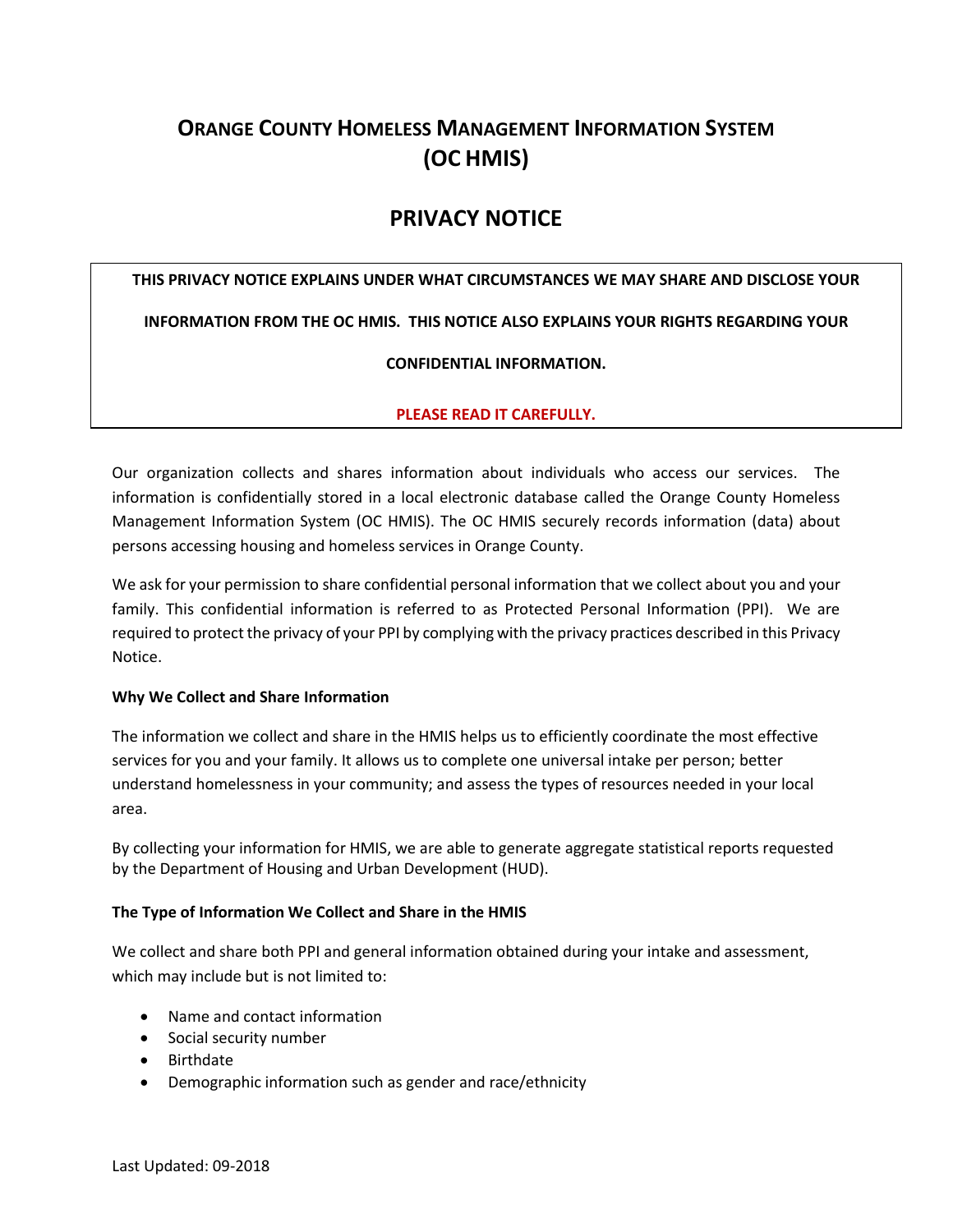- History of homelessness and housing (including current housing status and where and when services have been accessed)
- Self-reported medical history including any mental health and substance abuse issues
- Case notes and services
- Case manager's contact information
- Income sources and amounts; and non-cash benefits
- Veteran status
- Disability status
- Household composition
- Emergency contact information
- Domestic violence history
- Photo (optional)

# **How Your Personal Information Is Protected in the HMIS**

Your information is protected by passwords and encryption technology. Each HMIS user and participating organization must sign an agreement to maintain the security and privacy of your information. Each HMIS user or participating organization that violates the agreement may have access rights terminated and may be subject to further penalties.

#### **How PPI May Be Shared and Disclosed**

Unless restricted by other laws, the information we collect can be shared and disclosed under the following circumstances:

- To provide or coordinate services.
- For payment or reimbursement of services for the participating organization.
- For administrative purposes, including but not limited to HMIS system administrator(s) and developer(s), and for legal, audit personnel, and oversight and management functions.
- For creating de-identified PPI.
- When required by law or for law enforcement purposes.
- To prevent a serious threat to health or safety.
- As authorized by law, for victims of abuse, neglect, or domestic violence.
- For academic research purposes.
- Other uses and disclosures of your PPI can be made with your written consent.

# **Providing Your Consent for Sharing PPI in the HMIS**

If you choose to share your PPI in the OC HMIS, we must have your written consent. *Exception:* In a situation where we are gathering PPI from you during a phone screening, street outreach, or community access center sign-in, your verbal consent can be used to share your information in HMIS. If we obtain your verbal consent, you will be requested to provide written consent during your initial assessment. If you do not appear for your initial assessment, your information will remain in HMIS until you revoke your consent in writing.